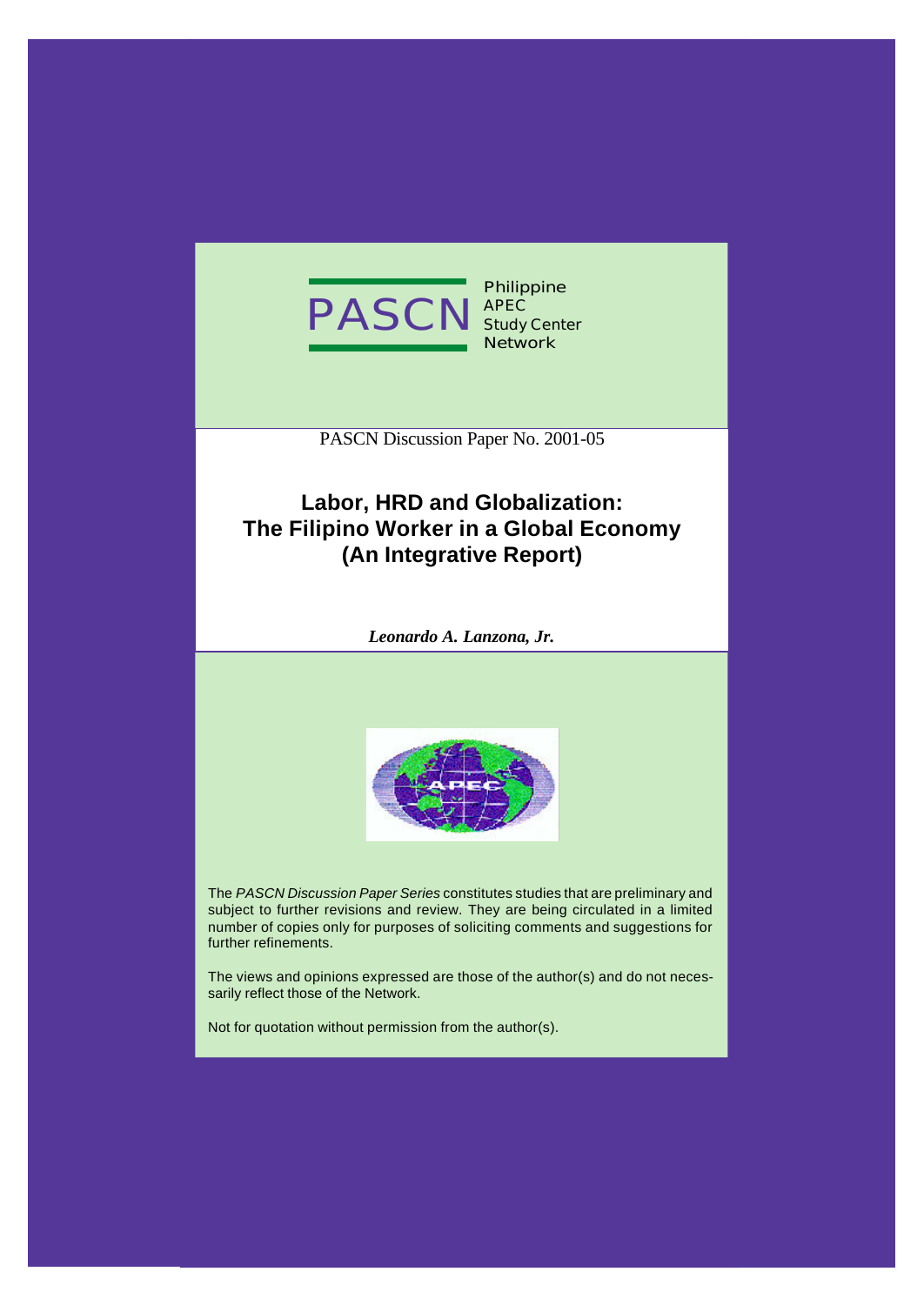

**PHILIPPINE** S TUDY C ENTER **NETWORK** 

PASCN Discussion Paper No. 2001-05

# **Labor, HRD and Globalization: The Filipino Worker in a Global Economy (An Integrative Report)**

# *Leonardo A. Lanzona, Jr.*

Ateneo de Manila University

September 2001

The *PASCN Discussion Paper Series* constitutes studies that are preliminary and subject to further revisions and review. They are being circulated in a limited number of copies only for purposes of soliciting comments and suggestions for further refinements.

The views and opinions expressed are those of the author(s) and do not necessarily reflect those of the Network.

Not for quotation without permission from the author(s).

For comments, suggestions or further inquiries, please contact:

**The PASCN Secretariat** Philippine Institute for Development Studies NEDA sa Makati Building, 106 Amorsolo Street Legaspi Village, Makati City, Philippines Tel. Nos. 893-9588 and 892-5817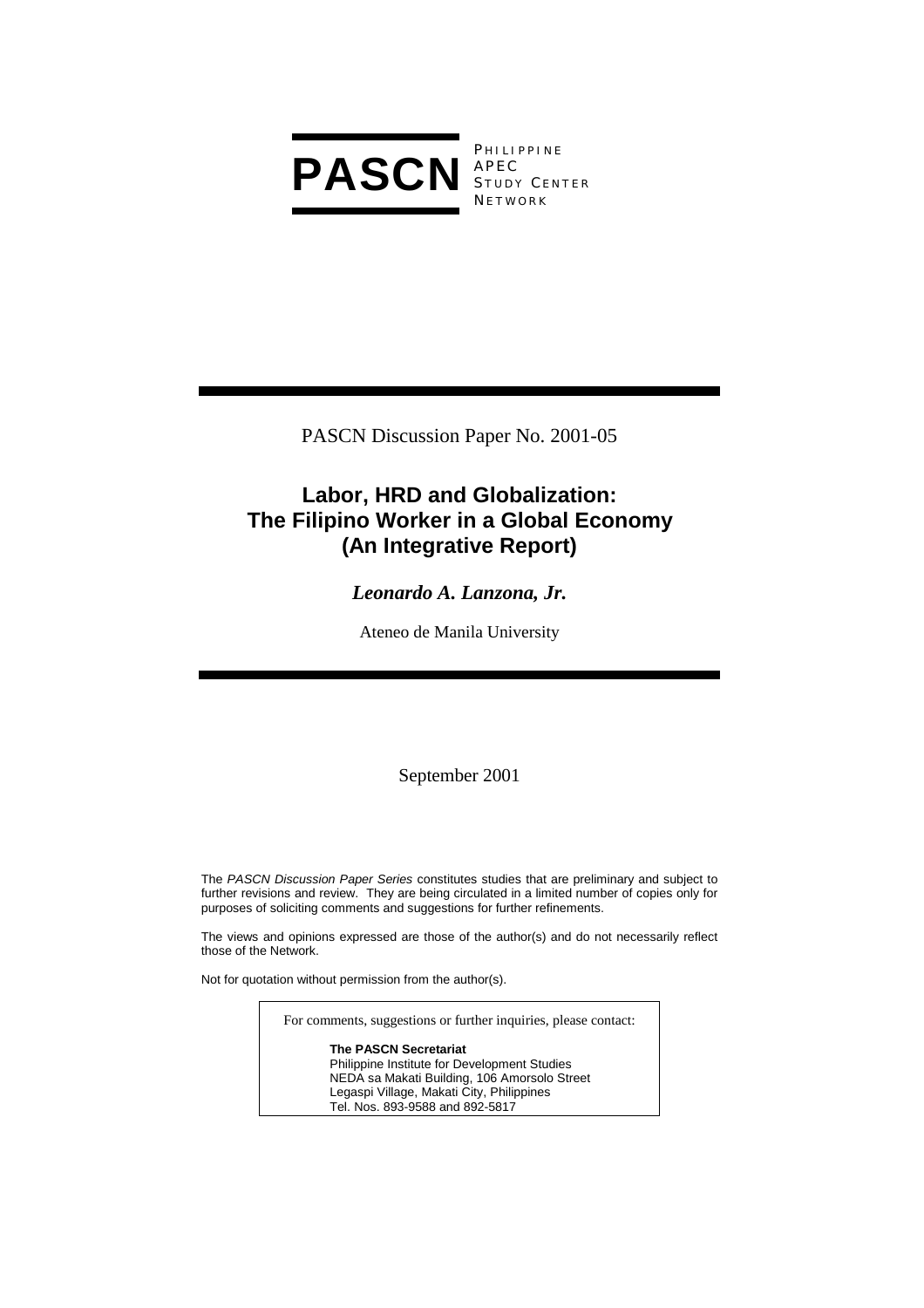#### **Abstract**

In a world of greater economic integration, strengthening trade linkages, unceasing technological changes and weakening institutions, workers are concerned about their incomes and security in their workplaces. Because of this uncertainty, coupled by large negative reactions against globalization in developed countries, policy makers have expressed skepticism on the benefits of globalization especially as this relates to the labor market. Several issues affect the relationship between greater openness to the world market and human resource development. With the fall in protectionism and breakdown of centrally planned governments, Filipino workers are greatly exposed to the uncertainties that come along with globalization. These include the fear of immiserization, the possibility of unemployment, the concern of labor standards, the dismay over worker participation and the inadequacy of higher educational institutions. The crucial role of state is to create and strengthen the institutions that can provide the necessary economic programs and political incentives and promote long-term development of worker quality and benefit both the individual worker and society.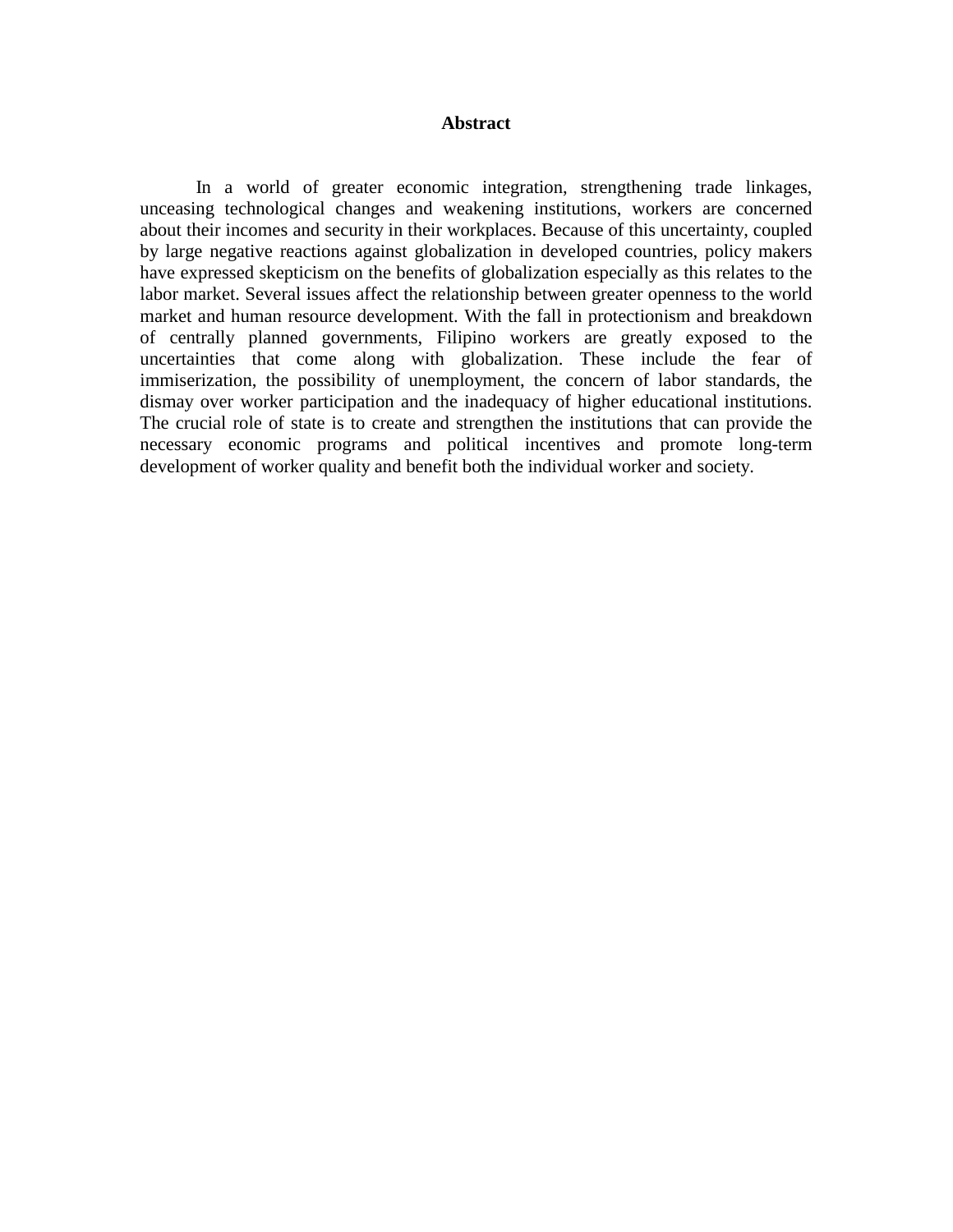# **Table of Contents**

| Abstract                                                                  |  |
|---------------------------------------------------------------------------|--|
|                                                                           |  |
| Labor, HRD and Globalization:<br>The Filipino Worker in the World Economy |  |
|                                                                           |  |
|                                                                           |  |
|                                                                           |  |
|                                                                           |  |
| The Role of Academic Institutions: Maximizing Learning and Skills 11      |  |
|                                                                           |  |
|                                                                           |  |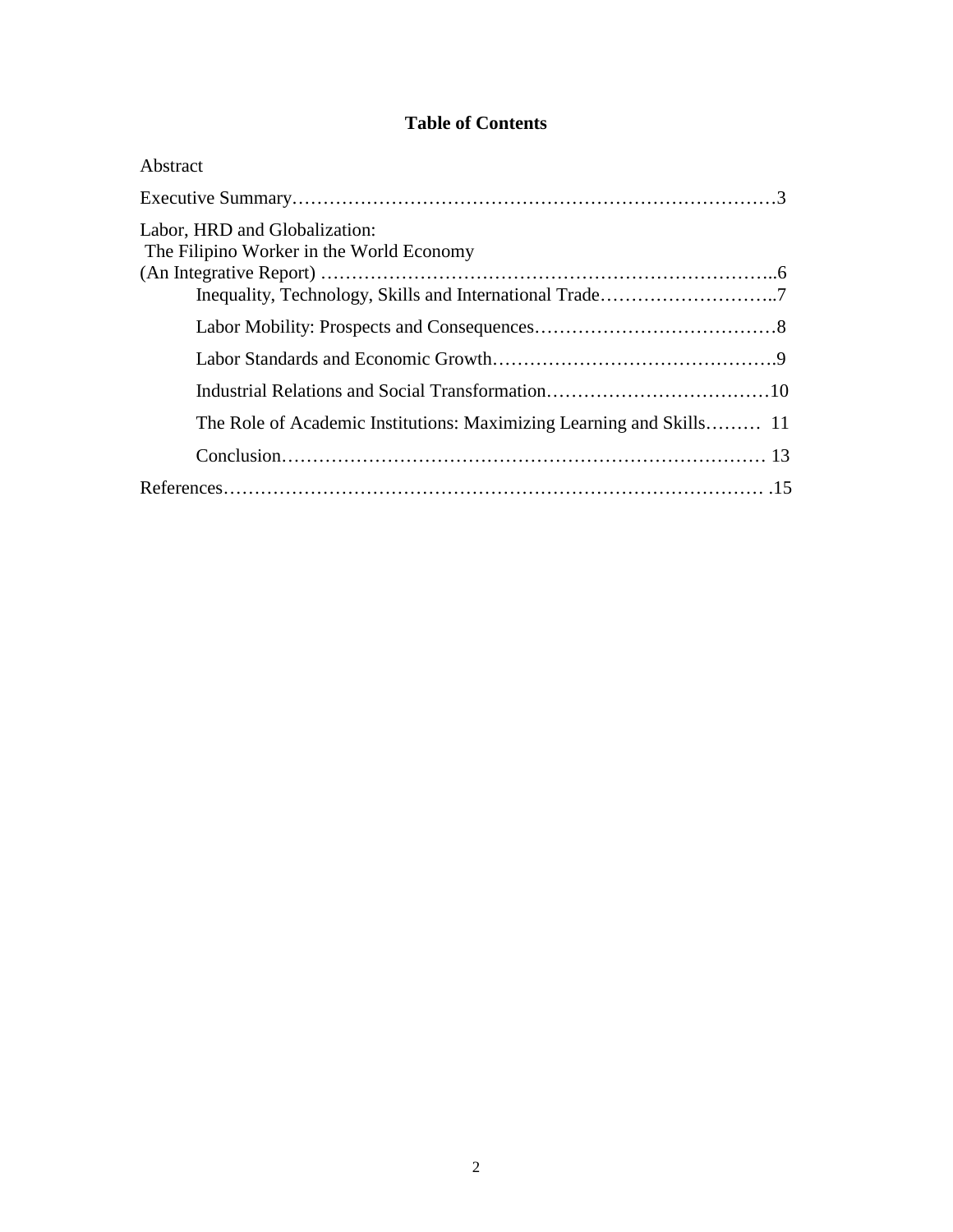#### **Executive Summary**

 Several issues surround the relationship between greater openness to the world market and human resource development. With the fall in protectionism and breakdown of centrally planned governments, Filipino workers are greatly exposed to the uncertainties that come along with globalization.

 First is the fear of further immiserization as a result of globalization. Wage inequalities can widen along with the rising trade, as in many countries, particularly in Latin America. Workers in many developing countries fear the entry of China and other labor-surplus in the international trade, as wages are pressured to decrease.

 Second is the possibility of increased unemployment. Particular industries that have been previously protected may be adversely affected, possibly resulting to a reduction in the domestic labor demand. While a number of industries will to some extent benefit from this globalization, it is expected that the process of readjustments will cause some short-term loss of jobs. The government then is tasked to devise mitigating measures in the short-run. One way of coping with unemployment is to consider international migration as an alternative. However, the prospects and the costs of future migration may be a problem.

 Third is the concern about labor standards. Market regulations may have to be imposed as workers may be forced to work in substandard conditions in order for firms to be competitive. At the same time, the importance of long-term labor arrangements and unionization has been put into question in the light of the need for greater competitiveness.

 Fourth is the role of schooling institutions that have been increasingly analyzed in the light of the rising international interdependencies and rapid structural change. Furthermore, the role of the government-- in relation to the participation of the private sector-- will have to be examined. In this case, the importance of educational institution in determining opportunities should be noted here.

The articles found in this research project on labor, human resource development and globalization consider these issues separately or jointly in the following sections.

**Wage Inequality.** To study the effects of globalization on the distribution of income, particularly wages, through an empirical framework, one must account for two other factors affecting wages: the country's technological structure, and more important the education levels. Globalization can be defined as a "shock" that increases the foreign goods produced by unskilled workers associated with the increasing wave of economic liberalization around the world. Most of the studies have focused mainly on the effects of world prices and of technology, at home or abroad, on wage distribution. An important issue however is to consider how skills, measured through levels of education, can be able to influence whatever effects trade may have on wages. In my study of top 40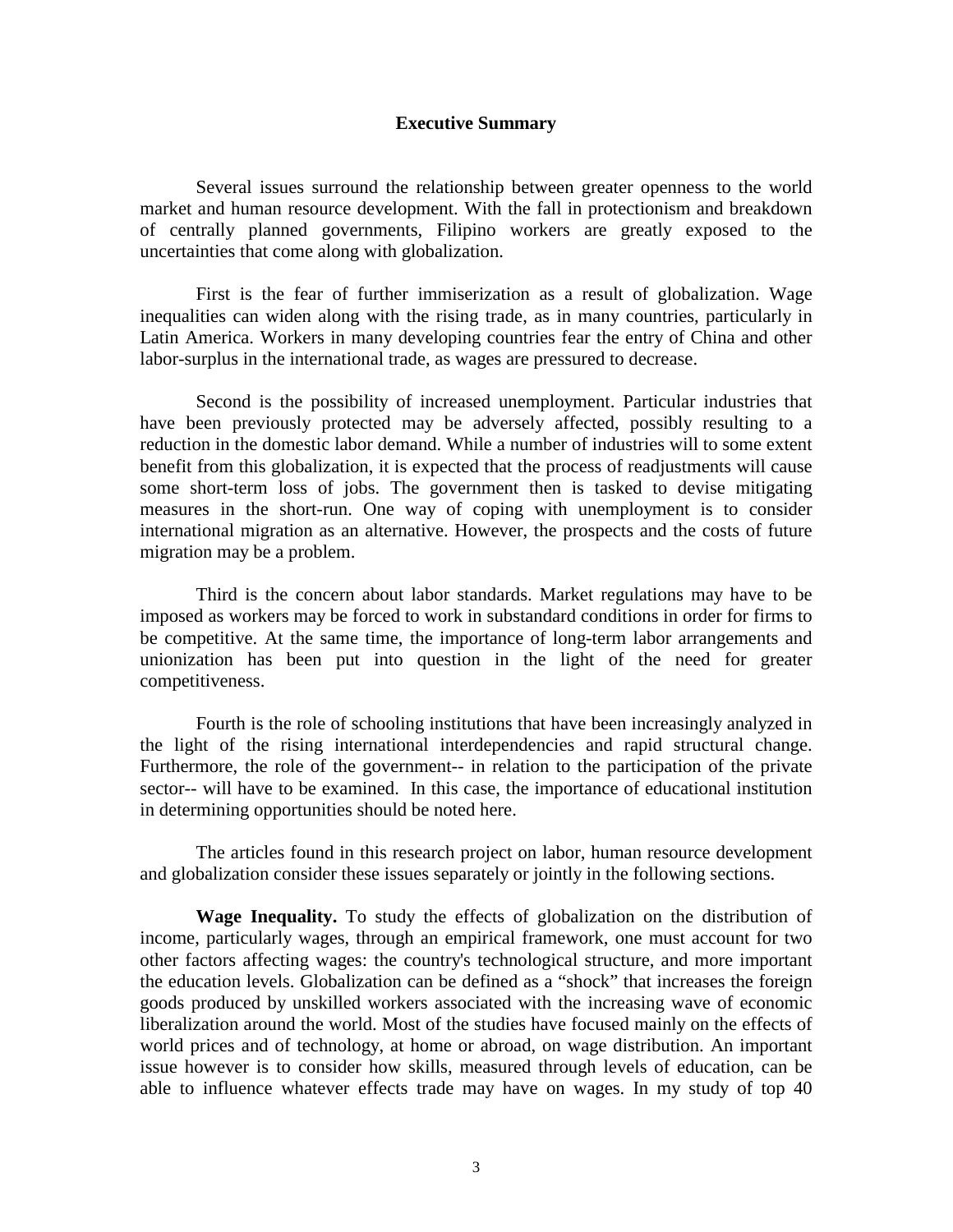iiexporting industries, the article of Lanzona in the volume have shown that although wage inequality is evident as more educated workers receive higher wages, globalization has actually been beneficial to all workers.

**Labor Migration**. Labor mobility is a device that the workers can gain favorable terms for their labor service, providing further options for employment. The workers possessing valuable skills can also very well experience the improvements in wages of similarly skilled workers in other countries. The key problems here then are the impediments to labor mobility that can prevent the workers from achieving these benefits. The study of Fernando Aldaba in this volume provides some evidence on how the prospect of labor mobility can reduce the debilitating effects of domestic unemployment and labor dislocations. In a panel regression, using the overseas contract workers (OCWs) deployed as the dependent variable and controlling for characteristics of the destination countries, he shows that accelerated Philippine exports tend to reduce the migration. The idea is that a turning point exists, where initially greater trade openness leads to greater migration but, eventually as the country further develops, migration diminishes.

**Labor Standards**. The paper of Divina Edralin in this volume shows that despite the general agreement about the benefits of a social clause, a number of industries have found it very difficult to comply with such standards. Her findings indicate that the various hindrances for both labor and management exist towards the full compliance of core labor standards. Nevertheless, to the extent that trade liberalization provides opportunities for future growth, labor standards and liberalization are thus not contradictory. The key point in Edralin's paper is the improbability for institutions to adjust favorably immediately to workers as a result of globalization. Firms may require an additional amount of time to stabilize whatever gains they have gotten from liberalization. In this sense, government stabilization policies and legal structures will be valuable in encouraging the implementation of labor standards and protection. Government should then clarify their rules and regulations to the firms in order for them to determine the costs as well as the benefits of providing these standards to the workers. Firms can very well be willing to provide such rights and protection to workers as long as the costs of doing so are not too prohibitive.

**Labor Institutions**. The study of Virginia Teodosio in this volume indicated that the growth in unionization in the Philippines has decreased from 12.9 percent in 1990 to 4.7 percent in 1996. Moreover, the importance of independent unions has increased, as Labor Management Councils (LMCs) became more visible. This suggests that the present situation may not necessarily be favorable to the workers and that workers are not given enough opportunities to participate actively in decisions. Teodosio notes that the emergence of flexible labor arrangements happened at almost the same as the decline in labor growth. Using a political framework, the paper maintains that the subsequent capital deepening from globalization has produced an environment that is more favorable to capitalist interests. Furthermore, with imperative to respond immediately to market

 $\overline{a}$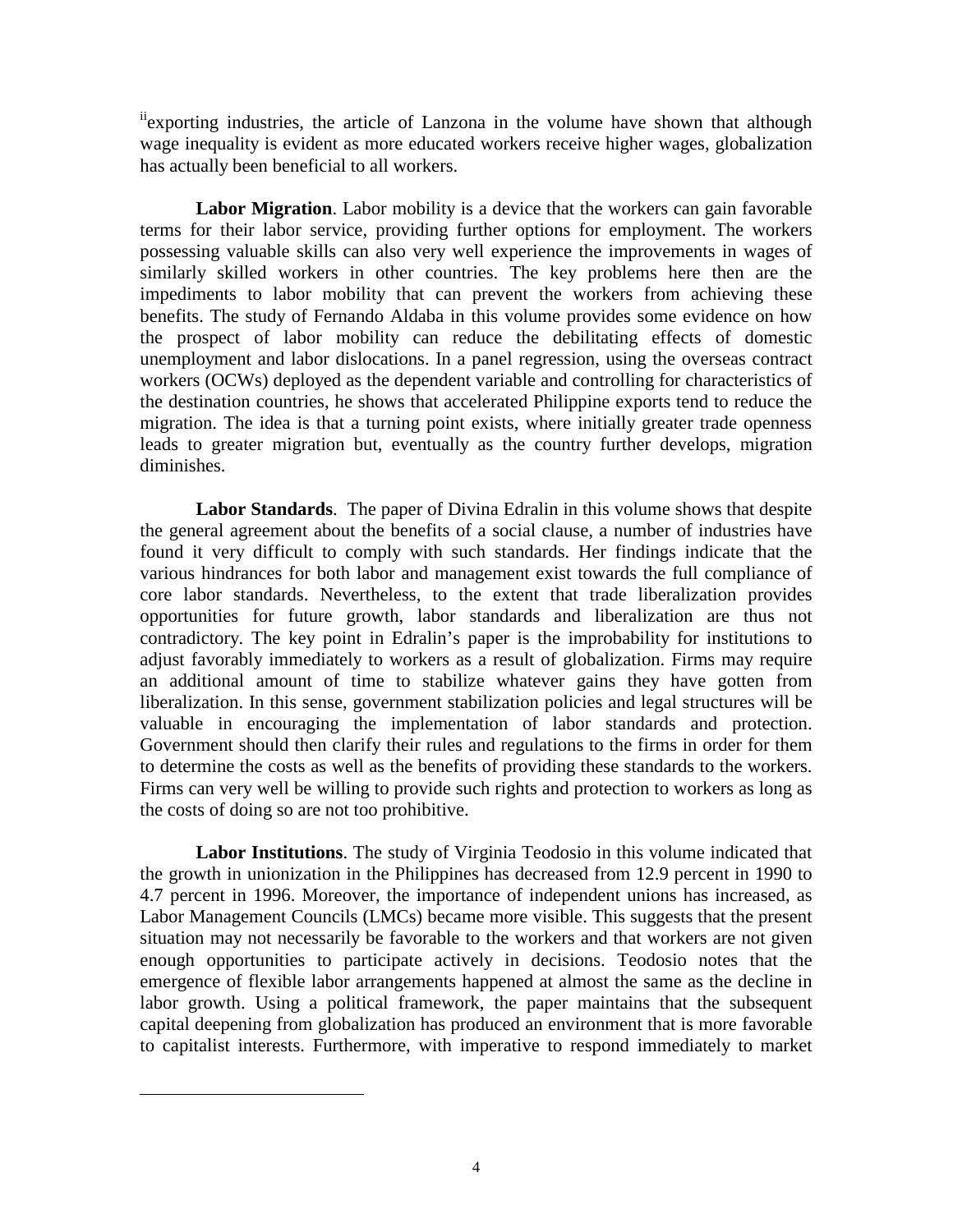prices, the industries are seen to favor flexible arrangements rather than the long-term and permanent contracts.

**Education.** The paper of Tereso Tullao in this volume indicates that the existing educational institutions will not be adequate to improve the chances of the country to benefit optimally from trade unless substantial institutional innovation is developed. The highly distended higher education system in the country is characterized by inadequate faculty qualifications, underdeveloped graduate programs, misallocated resources in public colleges and universities, and highly skewed enrollment in few programs. Tullao points to the limited government funds to higher educational institutions. For instance, more than three-fourths of the public spending in higher education is spent for the operation and maintenance of 107 state colleges and universities. These have lately been given permission to expand, in direct competition with the private sector while the correct policy is to have more integration and cooperation. Moreover, the limited access to continuing professional education has restricted the further upgrading of teachers' skills. This includes the lack of funds for research and development.

All papers eventually deal with the proper role of the government in the development of institutions can prove valuable in understanding this issue. Since human capital is viewed to have significant social effects, society can play a major role in creating and developing these enduring assets. The state should create and strengthen institutions that will provide the economic programs and political incentives that will promote long-term development of worker quality.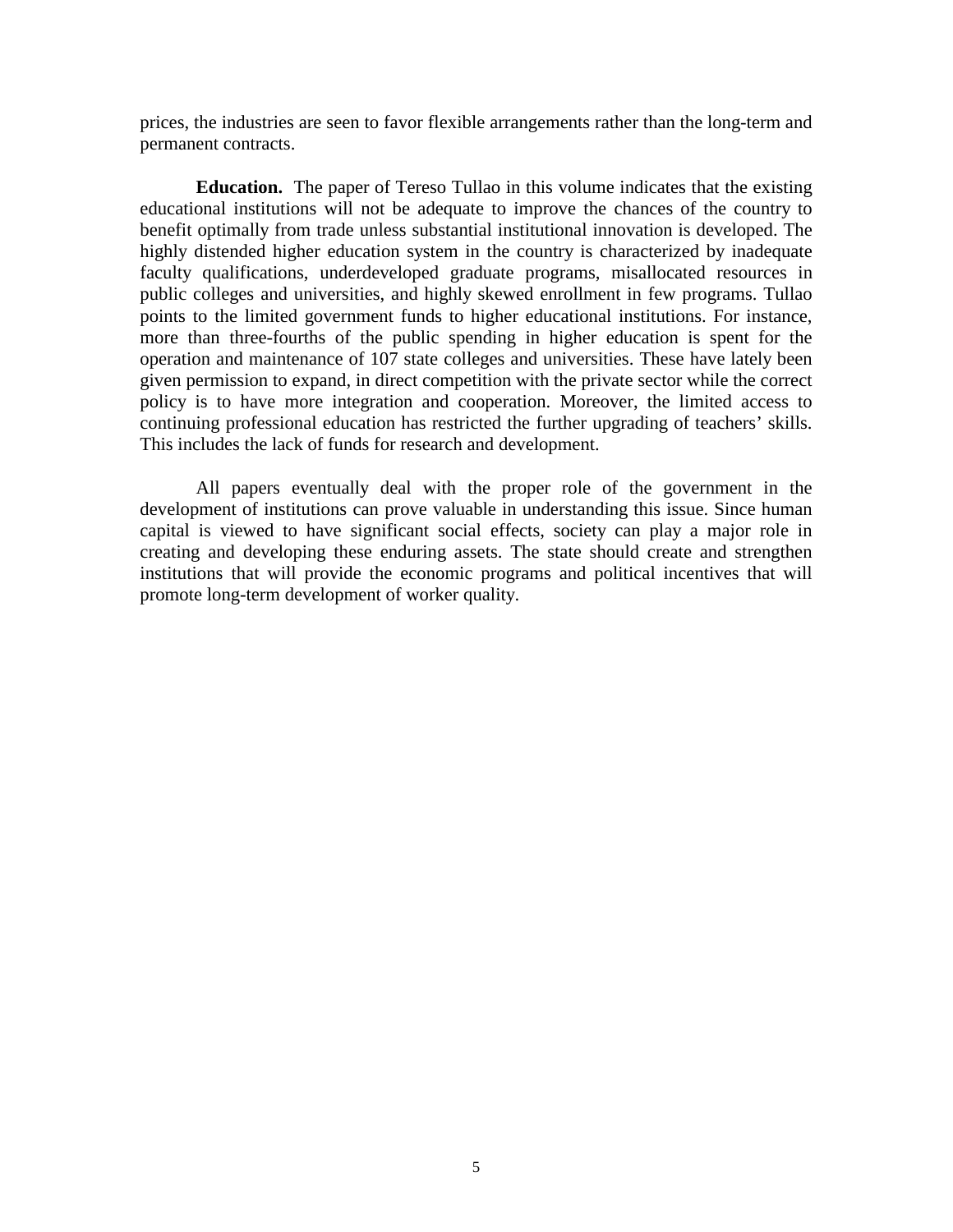# **Labor, HRD and Globalization: The Filipino Worker in the World Economy (An Integrative Report)**

# Leonardo A. Lanzona<sup>\*</sup>

With increasing world integration, hastening capital mobility, unceasing technological changes and weakening institutions, workers are concerned about their incomes and security in their workplaces. Because of this apprehension, coupled by large negative reactions against globalization in developed countries, policy makers have expressed skepticism on the benefits of globalization especially as this relates to the labor market.

 Several issues affect the relationship between greater openness to the world market and human resource development. With the fall in protectionism and breakdown of centrally planned governments, Filipino workers are greatly exposed to the uncertainties that come along with globalization.

 First is the fear of further immiserization as a result of globalization. Wage inequalities can widen along with the rising trade, as in many countries, particularly in Latin America (Wood, 1994). Workers in many developing countries fear the entry of China and other labor-surplus in the international trade, as wages are pressured to decrease.

 Second is the possibility of increased unemployment and international migration. Particular industries that have been previously protected may be unfavorably affected, possibly resulting to a reduction in the domestic labor demand. While a number of industries will to some extent benefit from this globalization, it is expected that the process of readjustments will cause some short-term loss of jobs. The government then is tasked to devise mitigating measures in the short-run. One way workers can cope with unemployment is to consider international migration as an alternative. However, the prospects and the costs of future migration to society may be a problem.

 Third is the concern about labor standards and institutions. Market regulations may have to be imposed as workers may be forced to work in substandard conditions in order for firms to be competitive. At the same time, the importance of long-term labor arrangements and unionization has been put into question in the light of the need for greater competitiveness.

 Fourth is the role of schooling institutions that have been increasingly analyzed in the light of the rising international interdependencies and rapid structural change. Furthermore, the role of the government-- in relation to the participation of the private

 $\overline{\phantom{a}}$ 

<sup>\*</sup> Associate Professor, Ateneo de Manila University. Funding for this paper was made possible through the Philippine APEC Study Center Network.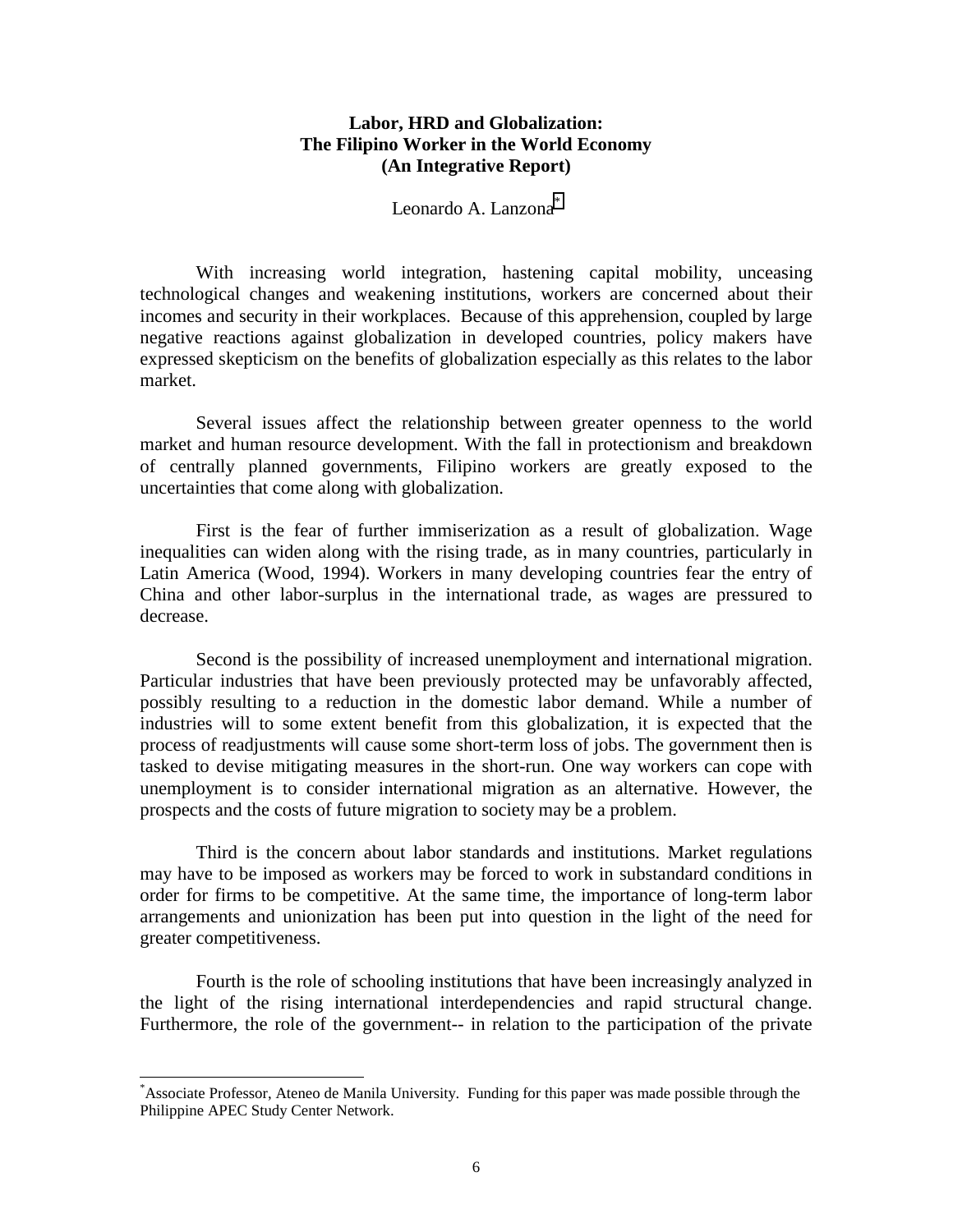sector-- will have to be examined. In this case, the importance of educational institution in determining opportunities should be noted here.

These issues constitute a veritable source of discussion, requiring closer analysis and more in-depth examination of existing data. The articles found in this volume will consider these issues separately or jointly. What emerges from all of these papers is the recognition of the vital role that the state should play in developing the skills and improving the welfare of the Filipino workers. Like Don Quixote, the Filipino worker cannot turn back the winds of change. Yet, unlike this character who at least was able to raise his medieval lance against seemingly illusory foes, the Filipino workers lack the necessary training and equipment to protect themselves against the real dislocations and uncertainties emerging from globalization.

#### **Inequality, Technology, Skills and International Trade**

For middle-income developing countries, like the Philippines, where a band of skilled labor exists in select industries alongside a pool of unskilled labor in less advanced sectors, the impact of greater international openness on wage equality is uncertain. According to the standard (Stolper-Samuelson) trade theory, wages are dependent upon the effect of trade on product demand and product prices. Wage inequality between skilled and unskilled labor may then increase if the product prices of goods produced by the less advanced sectors are higher than the imported goods.

To study the effects of globalization on the distribution of income, specifically wages, through an empirical framework, one must account for two key factors affecting wages: the country's technological structure, and more important the education levels. Globalization can be defined as a "shock" that increases the foreign goods produced by either skilled or unskilled workers associated with the increasing wave of economic liberalization around the world. Most of the studies have focused mainly on the effects of world prices and of technology, at home or abroad, on wage distribution. An important issue however is to consider how skills, measured through levels of education, can be able to influence whatever effects trade may have on wages. In particular, we can measure the export price returns on investments in skilled and unskilled labor, as well as capital and intermediate inputs.

In my study of top 40 exporting industries (Chapter 1), I have shown that unskilled labor benefited from globalization, although far less than the educated and perhaps more skilled workers. The study may subject to a number of measurement errors, but nonetheless robustly shows that the process of internationalization has actually been beneficial to all workers. This means that globalization, despite its adverse distributional effects, should not be impeded since this is very important source of economic growth.

Could all workers be made better off through some scheme of redistribution? Conceptually, if we consider a lump-sum tax, the optimal policy intervention is a factoruse tax on skilled labor as well as on the other factors, along with a subsidy specific to the unskilled workers and favoring the use of this factor intensively.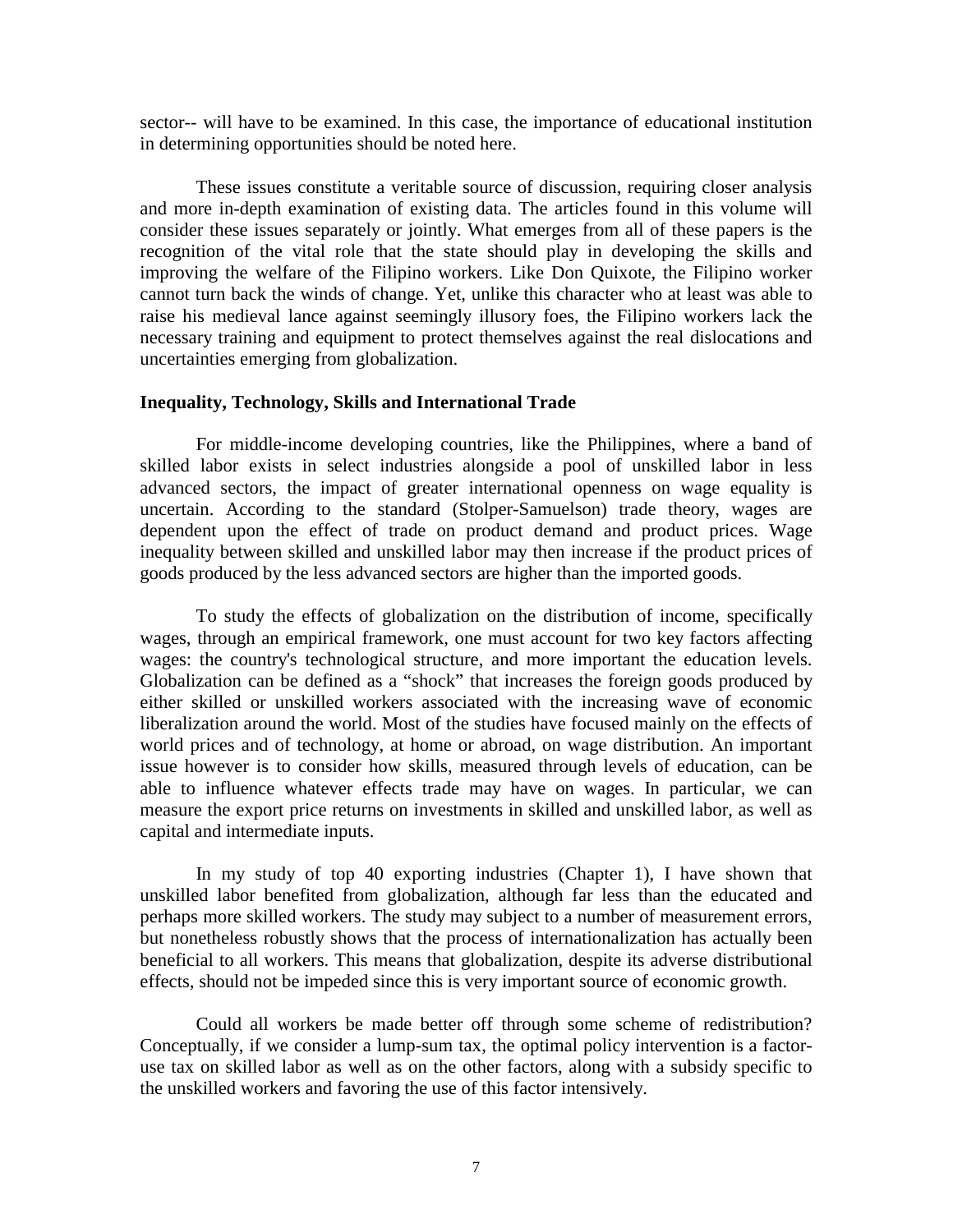#### **Labor Mobility: Prospects and Consequences**

The effects of international labor mobility are seen to be favorable for laborabundant countries. The export of labor services to the more advanced countries reduces domestic unemployment, and increases wages, resulting to a larger GNP share of labor. This is based on the standard economic (Ricardian) model where wages are determined in a national labor market. Equivalently, the framework views a single factor, labor, which can move freely between sectors.

In reality, however, there are different types of workers as there are industries. Yet, wages earned in one industry are largely determined by the wages that similar workers are earning in other industries. Ideally, this may have two important implications. First, workers can earn more in an open economy by moving into the industries or nations in which they have a comparative advantage. Second, because of globalization, regardless of which industry the worker belongs, wages should not necessarily reflect the productivity at the level of the individual company. Wages for some individuals can very well improve even if the domestic industry where these individuals work languishes. In this framework, skills are assumed to be the only determinants of earnings and are seen to be completely transferable to countries.

These points suggest that labor mobility is a device that the productive workers can wield to gain favorable terms for their labor service. The workers possessing valuable skills can also very well experience the same improvements in wages in other countries. The only constraints here then are the impediments to labor mobility that can prevent the workers from achieving these benefits (see Lanzona, 2000, for labor mobility constraints in APEC).

The study of Fernando Aldaba in Chapter 2 of this volume provides some evidence on how the prospect of labor mobility can reduce the debilitating effects of domestic unemployment and labor dislocations. In a panel regression, using the overseas contract workers (OCWs) deployed as the dependent variable and controlling for characteristics of the destination countries, he shows that accelerated Philippine exports tend to reduce the migration. The idea is that the country experiences a turning point, where initially greater trade openness leads to greater migration but as the country further develops migration diminishes.

Aldaba also presents some data indicating that Filipino OCWs and emigrants are generally those that have finished college. Relating this to the educational level of the presently employed, he found that the work force of those who stay behind tends to be less educated than those who have migrated or who works abroad temporarily. This supports the view that international migration provides opportunities for the qualified individuals to earn more than what they earn domestically. Aldaba notes however that while this condition may be individually rational, this may not be socially beneficial. Migration ultimately reduces the supply of highly skilled or educated individuals, diminishes the human capital investments in the economy, and destroys social capital as families are broken up.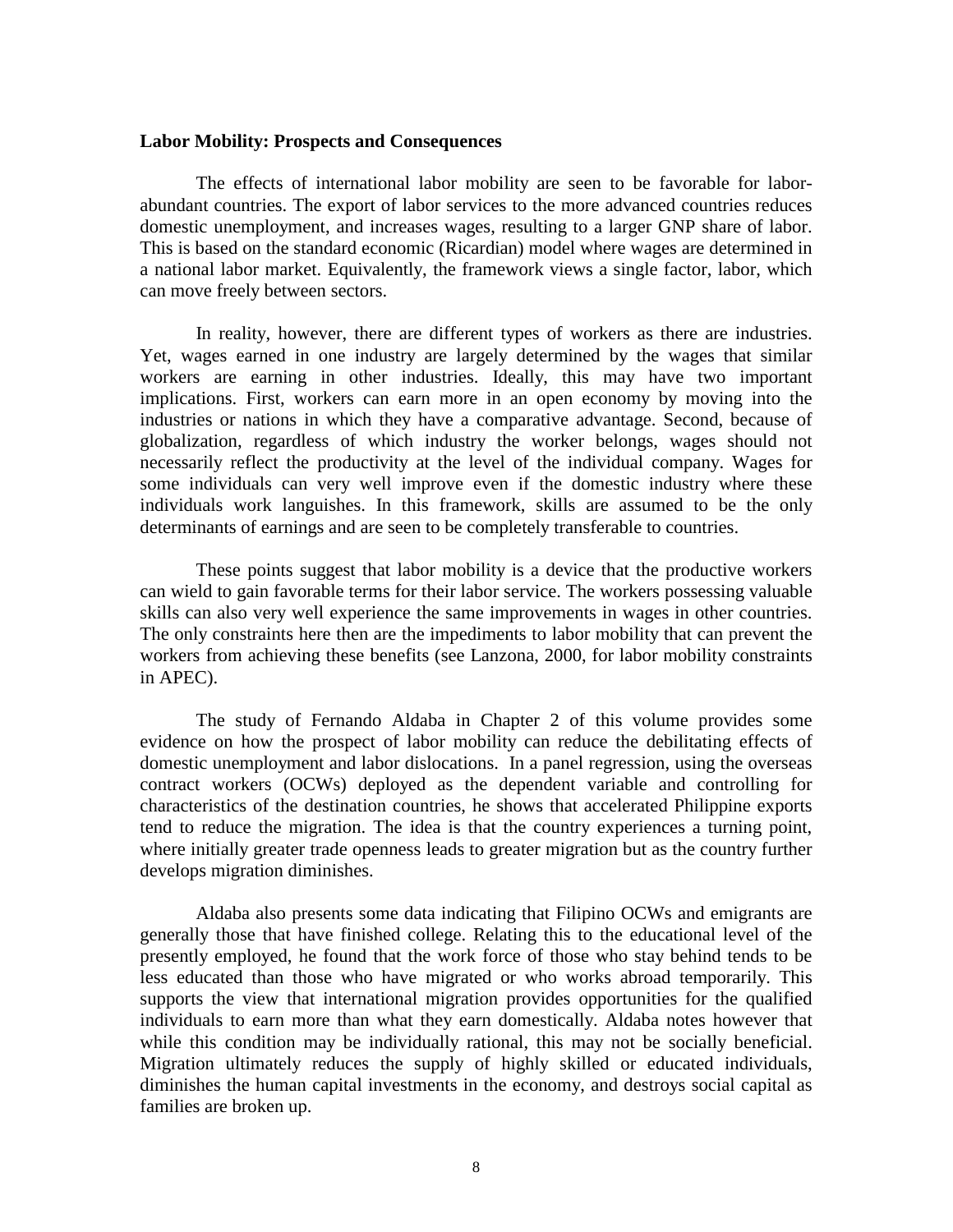Nevertheless, Aldaba concludes that neither migration nor trade liberalization should be impeded. Instead, the greater trade openness should be pursued as it promotes labor-intensive exports, greater competition and efficiency, resulting in higher output in the medium and long run. In the short term, however, the government should be able to formulate and implement policies and structures that will limit the drain of skills and will protect OCWs from onerous contracts that may only seek to abuse them.

# **Labor Standards and Economic Growth**

Contrary to common perception, a protective labor market policy, measured in terms of greater labor market regulations and standards, has not resulted in poor and economic and employment conditions (Freeman, 1993). One possible explanation is that market regulations that go against the market forces are not commonly complied with. Given that compliance to these regulations are choices made by both the workers and employers, the efficiency losses that result from these market regulations will be averted even before these become binding. The important point here is that effective labor market regulations can be implemented alongside with free trade policies, but only so long as these regulations do not restrict the efficiency gains that can be derived from free trade.

Divina Edralin's contribution in this volume (Chapter 3) shows that a majority of management and labor groups are in favor of what is known as the "social clause" which refers to the incorporation of various social provisions into the labor relations. These provisions include freedom of association and the right to organize. Reasons cited in favor of this clause are: (1) enhance and improve the quality and productivity of workers, (2) boost benefits for better competition; and (3) serve as guide or protection for both union and management.

Nevertheless, Edralin also stresses that, despite the general agreement about the benefits of a social clause, a number of industries have found it very difficult to comply with such standards. Her findings indicate that the various hindrances for both labor and management exist towards the full compliance of core labor standards. These include (1) the consequent increases in the costs of operating the business; (2) the impractical and rather unrealistic requirements set by government; and (3) the worker's apprehension that, if the standards are imposed fully, the probability of higher unemployment will be enhanced. It was observed that companies with high level of compliance were generally those that had medium degree of capitalization, experienced a fair level of profits and had been operating for a number of years. In which case, to the extent that trade liberalization provides opportunities for future growth, labor standards and liberalization are thus not contradictory.

The key point in Edralin's paper is perhaps the obduracy of institutions in relation to worker benefits, despite the benefits brought in by globalization. Firms usually require an additional amount of time to reinforce whatever gains they have gotten from liberalization. In this case, government stabilization policies and legal structures will be valuable in encouraging the implementation of labor standards and protection. Government should then clarify their rules and regulations to the firms in order for them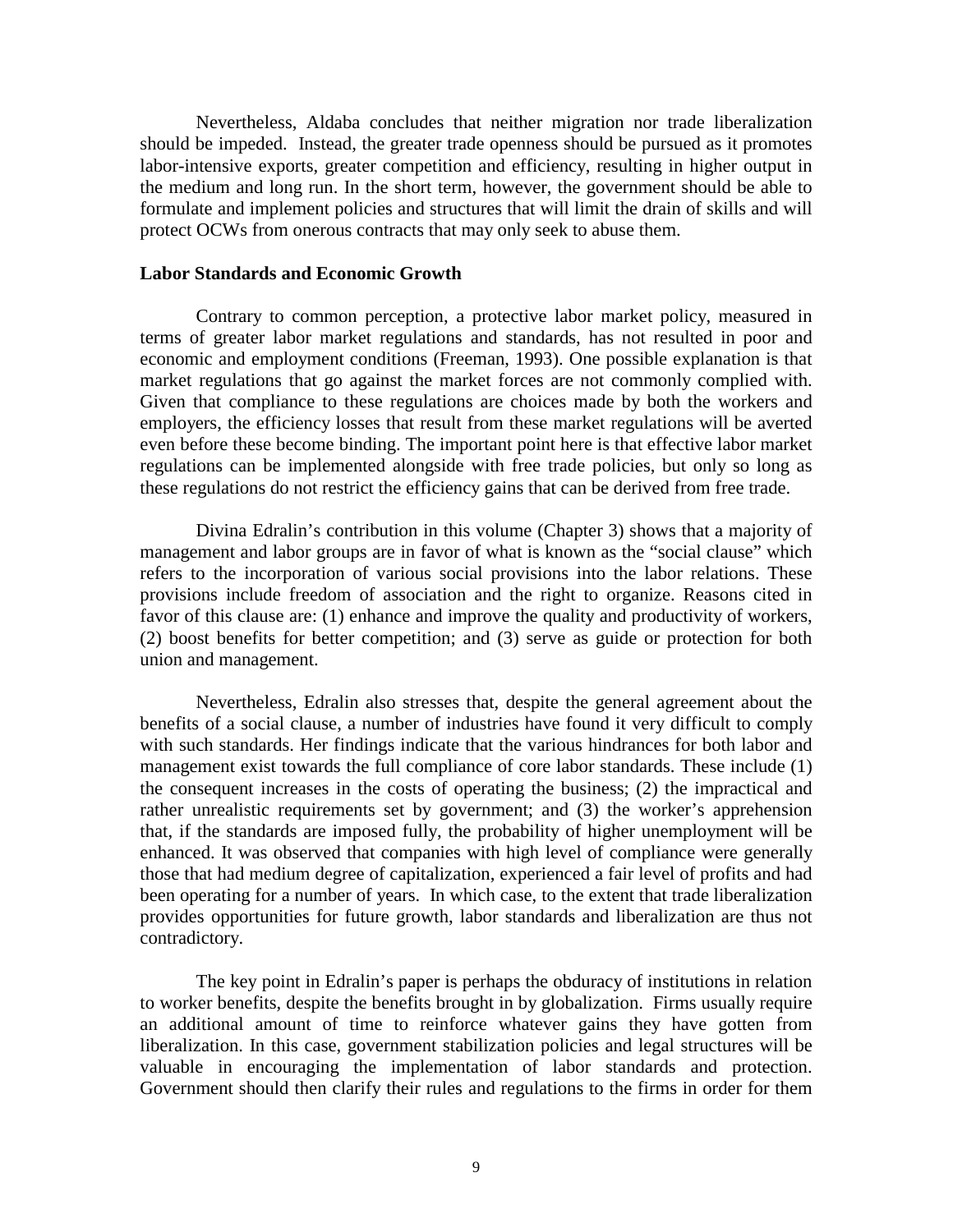to determine the costs as well as the benefits of setting these standards to the workers. Firms can very well be willing to provide such rights and protection to workers as long as the costs of doing so are not too prohibitive and the productivity of workers is improved.

## **Industrial Relations and Social Transformation**

Industrial relations have slowly been altered in two ways, as a result of greater trade openness, industrialization and democratization (Devarajan, et.al., 1997). *First*, the share of labor unionized, which has been declining in industrialized countries, has actually been observed to increase in developing countries. The political and social effects of independent unions are generally seen to be positive, especially in granting workers their proper returns to their human capital and increasing worker welfare. *Second*, it has been observed that, though several export-oriented countries have exercised worker repression, such stringent measures are not necessary for export promotion and economic growth. In fact, countries with past records of labor repression continued to maintain their competitiveness only after the international community has succeeded in somehow pressuring these countries to protect workers' rights. While factor mobilization in repressive regimes has proven to be successful in enhancing growth, this factor alone is not sufficient to sustain growth. Competitiveness and efficiency are only possible if major technological changes and free-market structural reforms that have the full support of workers are created.

The study of Virginia Teodosio (Chapter 4) however indicated that the growth in unionization in the Philippines has decreased from 12.9 percent in 1990 to 4.7 percent in 1996 perhaps because of the larger share of the services sector in total employment. More importantly, the influence of independent unions has increased, as Labor Management Councils (LMCs) became more visible. This suggests that the present situation may not necessarily be favorable to the workers and fail to provide the necessary opportunities for greater participation of workers in making decisions. Teodosio noted that the emergence of flexible labor arrangements that further reduce worker security happened at almost the same as the decline in labor growth.

Using primarily a political framework, Teodosio seems to indicate that the subsequent capital deepening from globalization has produced an environment that is more conducive to capitalist interests. Furthermore, with imperative to respond immediately to market prices and labor-saving technological innovations, the industries seem to favor flexible arrangements rather than the long-term and permanent contracts.

Teodosio views this situation as potentially unstable since it creates a discrepancy between social ends and industrial objectives. The problem appears more evident at the micro-corporatist level that involves the corporations, the local trade unions and the government. The central problem according to her is the failure of the state to address the broader implication of flexibilization in labor relations. She then proposes for a modification in the tripartist arrangement, calling for policies that will consider more worker participation and empowerment.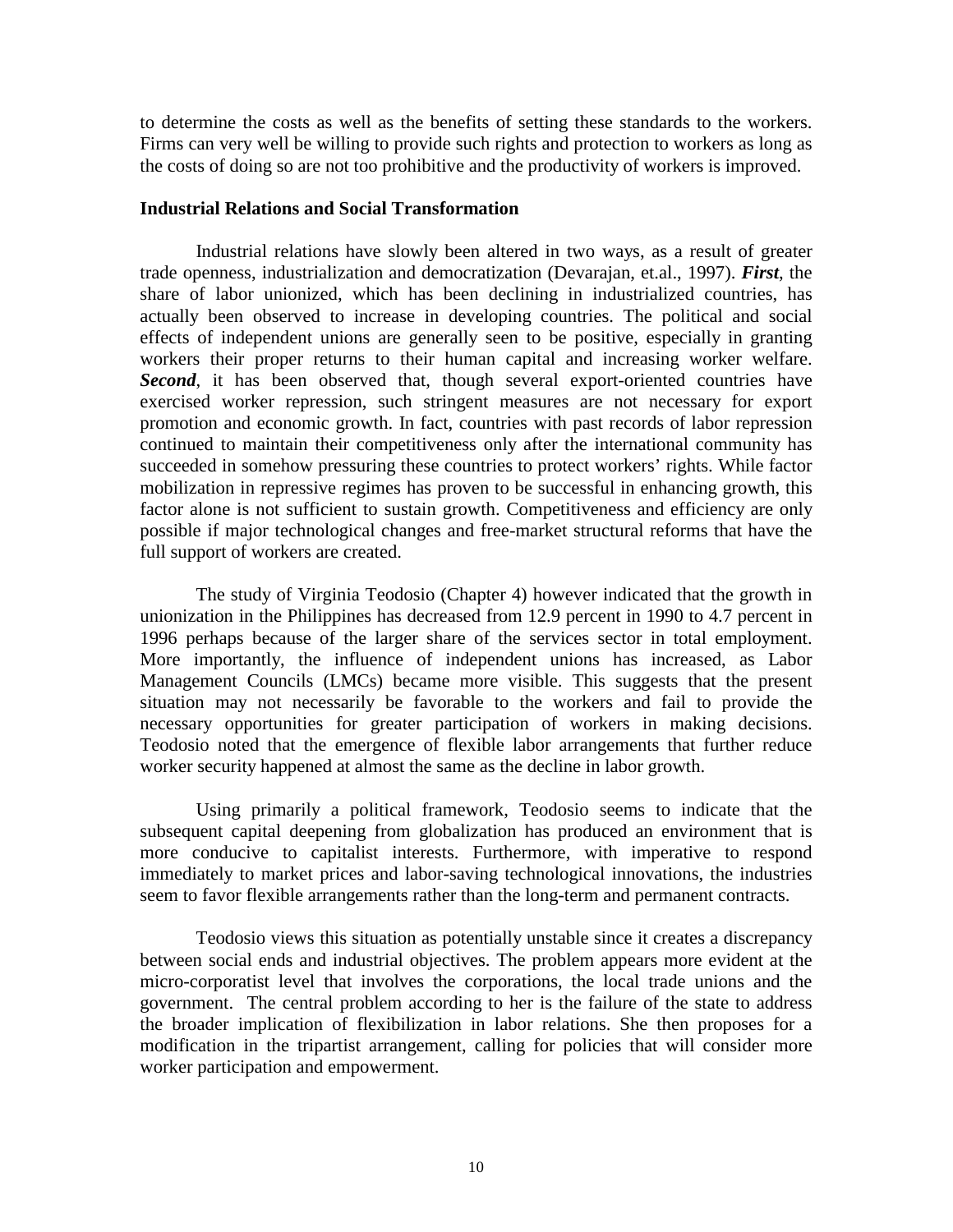The papers of Edralin and Teodosio highlight the need for a more efficient labor market. However, in order for the labor market to work efficiently, wages should adjust sufficiently to achieve non-inflationary employment; workers should respond to changes in wages across jobs in different firms, sectors and regions; and workers optimally search for and accept improved alternative employment opportunities as they arise. The problem is that labor contracts typically have established terms of duration and specify many contingencies that may not necessarily meet government specified labor standards. The failure to meet these standards, both in timing and magnitude, seems to be affected more by labor market or welfare policies, rather than the long-term human capital accumulations. This means that the distribution of gains has little to do with the distribution of resources, but more with the social institutions that can guarantee and protect the rights of the workers.

Furthermore, a troubling aspect of labor market today is the presence of flexible contracts that have the downside of discouraging investments in worker skills that cannot be transferred to another job. To the extent that on-the-job training enhanced the productivity of the worker only in their current job, this form of firm-specific training may be undervalued by worker and employer and hence subject to under investment. Without a binding long-term employment contract, the employer (by terminating the worker) or the worker (by quitting and job turnover) can reduce the expected return of the on-the-job training to the other party.

# **The Role of Academic Institutions: Maximizing Learning and Skills**

Underlying all of these points is the idea that investment in population quality through human resource development is the key to generating gains from trade. This is true because certain changes in labor supply of skills can have an impact on wage differentials and equity. Given the gains from greater trade, human capital investment is expected to mitigate that inequality arises from trade. At the center of this issue is the interest on education. Skill differences in wages can be narrowed by increasing the share of skilled workers in the labor force through education, on-the-job training and other forms of human capital investment. More importantly, of all these alternative sources of improving skills, education has been the most closely associated with skills.

But does the accumulation of schooling actually respond in this way? While there are increases in the returns to schooling recently, the issue of whether greater investments in education are socially or privately worthwhile remains. This is particularly so in the light of the perceived structural changes expected from globalization.

The key insight here is that human capital can be defined broadly as on-the-job training and continuing professional education. Hence, a policy that focuses on achieving large increases in enrollment rates may not be the most efficient policy for improving the country's stock of human capital. Alternative policies or institutions, such as upgrading the structures of present educational institutions or encouraging the private industries to produce jobs with learning-by-doing activities, may achieve the same objective at the minimum costs.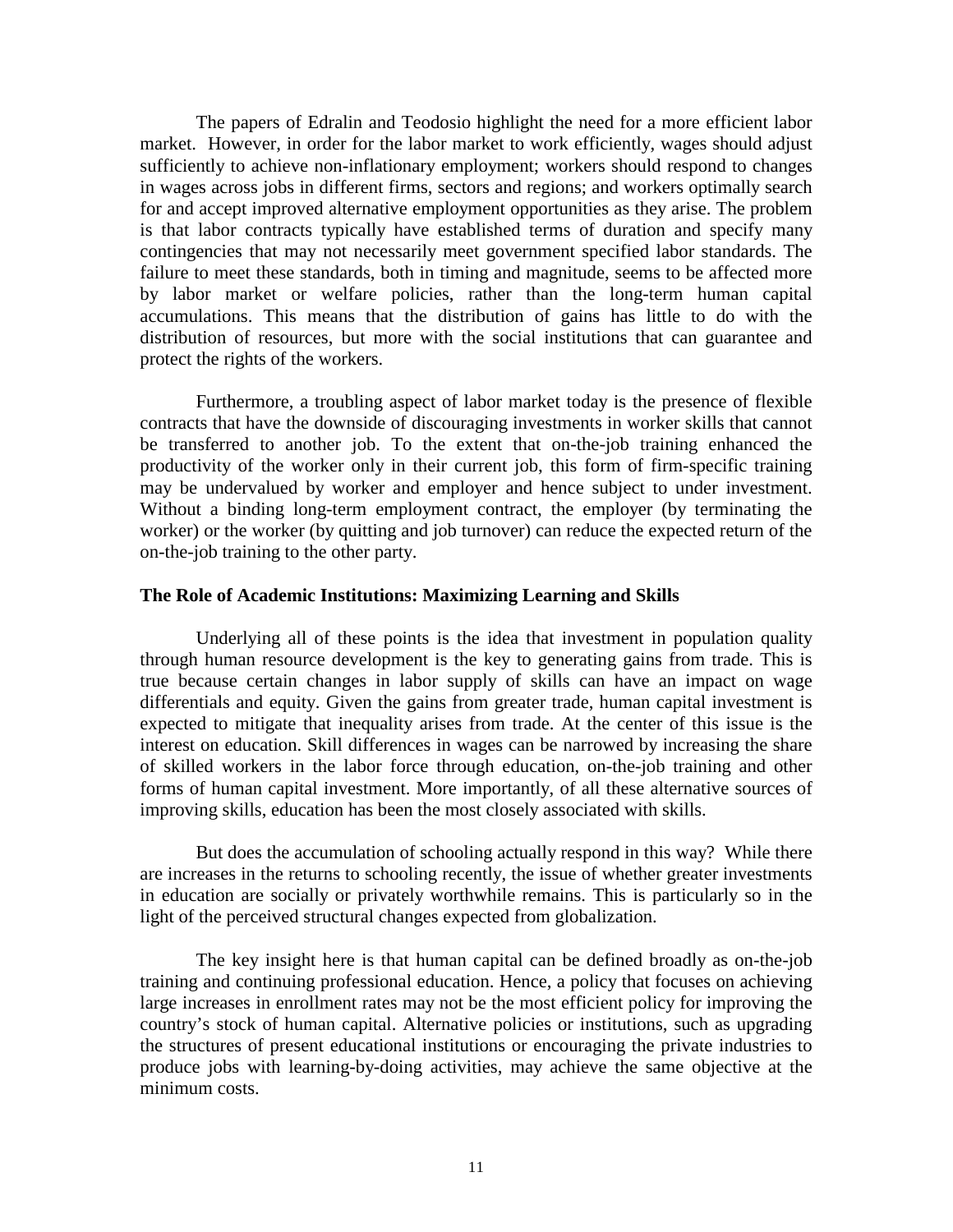The paper of Tereso Tullao (Chapter 5) indicates that the existing educational institutions will not be adequate to improve the chances of the country to benefit optimally from trade unless substantial institutional innovation is developed. The highly distended higher education system in the country is characterized by inadequate faculty qualifications, underdeveloped graduate programs, misallocated resources in public colleges and universities, and highly skewed enrollment in few programs.

These problems have led to the following conditions. First, the number of accredited institutions of higher learning offering quality education has been very limited. Second, despite the seemingly high supply of qualified Filipino graduates in both domestic and international markets, more than half of the of the graduates fail the licensure examinations of various professions. Third, a mismatch of graduates and manpower needs of the economy is indicated, as well as the oversupply of graduates.

Tullao points to the limited government funds to higher educational institutions. For instance, more than three-fourths of the public spending in higher education is spent for the operation and maintenance of 107 state colleges and universities. These have lately been given permission to expand, in direct competition with the private sector while the correct policy is to have more integration and cooperation. Moreover, the limited access to continuing professional education has restricted the further upgrading of teachers' skills. This includes the lack of funds for research and development.

Clearly, there is a need to develop higher education further and improve continuing professional education. However, what needs to be settled is how the limited government resources should be allocated. Tullao proposed that state support should legitimately be channeled only to centers of excellence in various disciplines. The problem however is that this may exacerbate income inequality which education is supposed to partly address. In the light of the difficult trade off between efficiency and equity, the private sector, to which most of the accredited colleges and universities belong, may have to take an active part in addressing their own problems. This need not include only the schools, but the private firms as well, especially in providing vocational and on-the-job training to their workers.

#### **Conclusion**

While the papers first discuss the effects of globalization on the labor market, all papers in this volume eventually deal with the proper role of the government in the development of worker skills and welfare enhancing institutions. The process of internationalization produces an imbalanced distribution of benefits and costs. Indeed, while globalization can be beneficial to society in general, various sectors of society can be adversely affected.

Since human resource development of the disadvantaged is viewed to have significant societal effects, society can benefit by creating and developing these enduring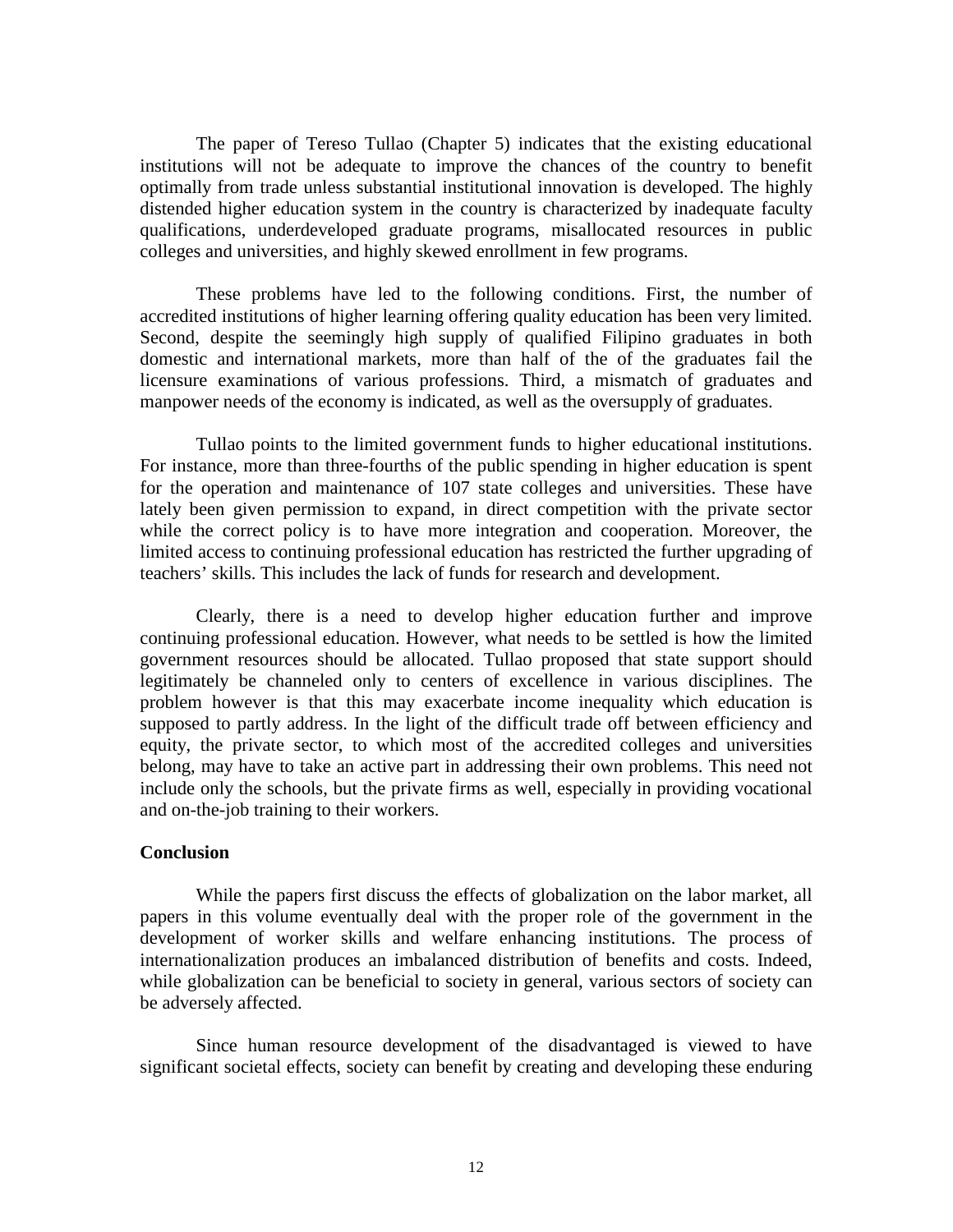human resources. The state can thus play a major activist role in promoting long-term development of worker quality, even as the country pursues a process of globalization.

In particular, the employment of skilled labor and the upgrading of unskilled labor are viewed to have a positive social externality, suggesting that the production of various outputs depends in the social provision of a well-trained and satisfied labor force. In this case, a suitable production program of domestic taxes and subsidies that can raise the relative wage of trained labor and simultaneously assist unskilled workers will be necessary in bringing about efficiency, without hindering consumers from enjoying the benefits of internationalization. While a tariff on goods employing unskilled labor may be welfare improving, this policy will only be second-best since this will lead to gratuitous and unnecessary consumption costs. However, a program that properly taxes the gainers from globalization and subsidizes the potential losers will result to a condition that is both efficient and equitable at the same time.

Furthermore, the papers point to the important role of institution building in protecting workers' rights and security. Although politics will continue to be crucial in the design of institutional reform, any repression of labor rights, particularly those of the affected by globalization, is not viewed to be favorable for improving employment and wage incomes. In the same vein, flexible arrangements and negotiations between management and worker unions should be encouraged since these can yield positive benefits especially with the rise of more sophisticated technologies. Indeed, state measures to protect those adversely affected by globalization are needed, but at the same time, mandates on working conditions can also be detrimental to markets and eventually to workers. Ultimately, the proper program mix of wages and job security is better left to industry managers and workers.

Finally, the functioning of education and training systems will have a powerful complementary effect on labor market performance. Government intervention clearly remains critical in this area, but various forms of economic as well as political incentives can be formulated so that the private sector will be induced to invest in training and education. Continuing professional education can be developed with the help of private firms and corporations to help workers acquire skills during the course of their working lives.